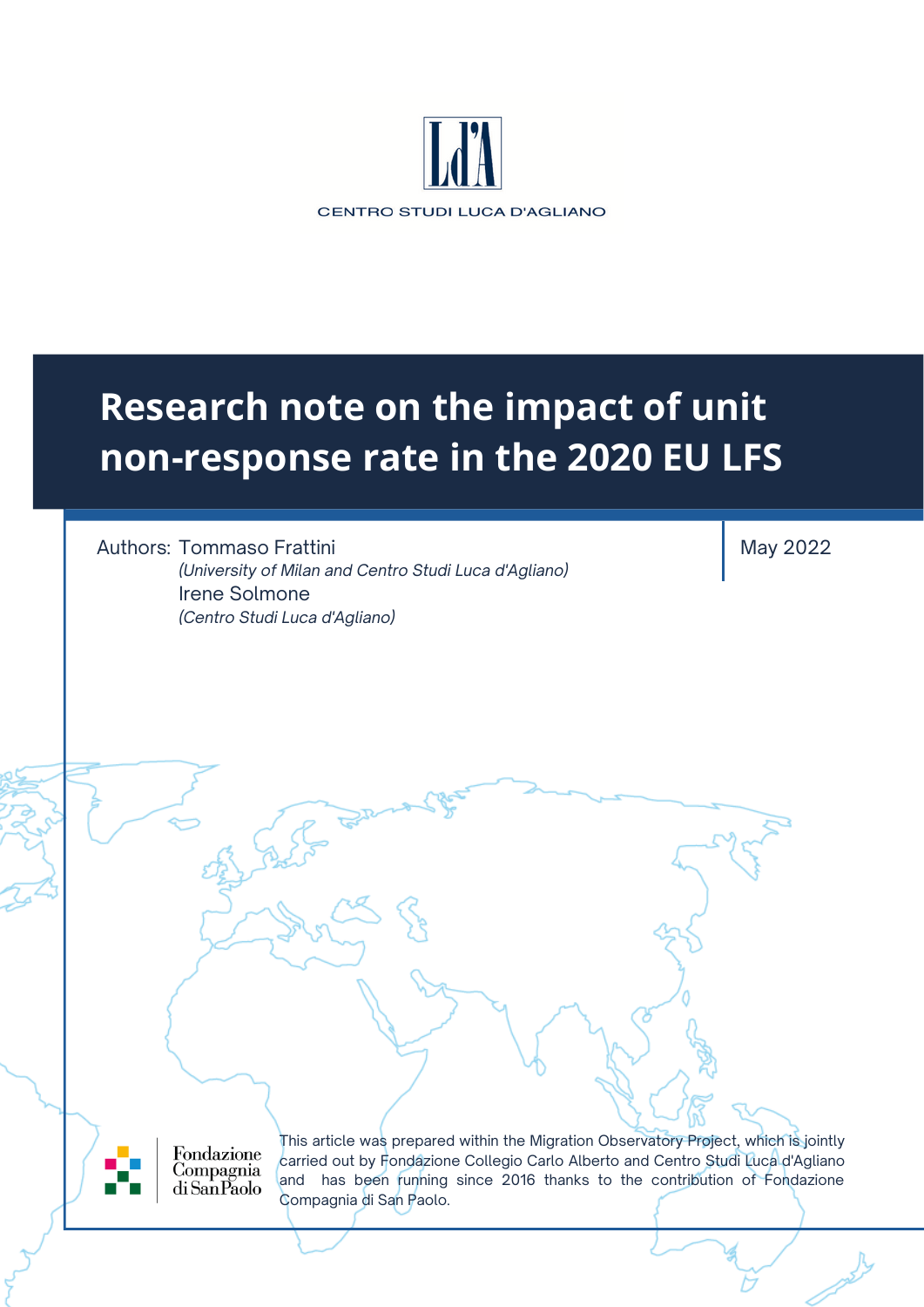#### **Research note on the impact of unit non-response rate in the 2020 EU LFS**

According to the European Labour Force Survey (EU LFS), the number of immigrants between 2019 and 2020 has decreased by about 4 million individuals in Europe and by about 3 million in EU14 countries<sup>1</sup>. Given the extraordinary circumstances that occurred during 2020, a reduction or stabilization in the number of immigrants in Europe might be plausible: many countries imposed lockdowns and blocked all entries from outside the national borders for several months, and the economic crisis brought to a substantial loss of temporary and part-time jobs, which are often filled by migrant workers. Therefore, it is possible that a substantial part of the individuals that would have moved to Europe during the year did not, and that many of those that were already living in Europe may have moved back home.<sup>2</sup> However, while these phenomena would fit the trend observed in the data, a number of clues point to other, possibly complementary, explanations for the reversal of the positive trend followed by the stock of immigrants in the past several years. There are at least two reasons why estimates of the size of the immigrant population obtained from Labour Force Surveys in 2022 may not be correct: 1) weights may be incorrectly estimated; 2) non-response may have differentially increased among natives than among immigrants.

Similar issues have been noted by several observers with regard to the UK Labour Force Survey (O'Connor and Portes, 01.2021; Sumption, 02.2021; Gordon, 03.2021). The purpose of this note is to provide similar evidence for the EU LFS.

### **1. WEIGHTS**

First of all, it is worth mentioning the way in which survey weights are constructed. O'Connor and Portes (01.2021) have raised the issue with regard to the 2020 UK Labour Force Survey, which estimates a drop in the number of foreign workers of about half a million, and – most surprising – a conspicuous increase in the national population. As O'Connor and Portes point out, a survey is not a count, and it must rely on external sources (such as the population Census or other administrative data) in order to ensure that the weights are estimated correctly, and that the population interviewed is representative of the total population. The extraordinary circumstances of 2020 might have created understandable problems in the calculation of the weights, which

<sup>&</sup>lt;sup>1</sup> EU27 countries, as well as countries that are members of the European Economic Area: Iceland, Norway and Switzerland. EU14 countries are Austria, Belgium, Denmark, Finland, France, Germany, Greece, Ireland, Italy, Luxembourg, Netherlands, Portugal, Spain, Sweden. Note that from 2020 the UK is excluded from the sample, since it formally left the EU on January 31, 2020.

<sup>2</sup> Based on administrative records, the OECD estimates that permanent migration flows to OECD countries decreased by more than 30% in 2020 (OECD, 2021)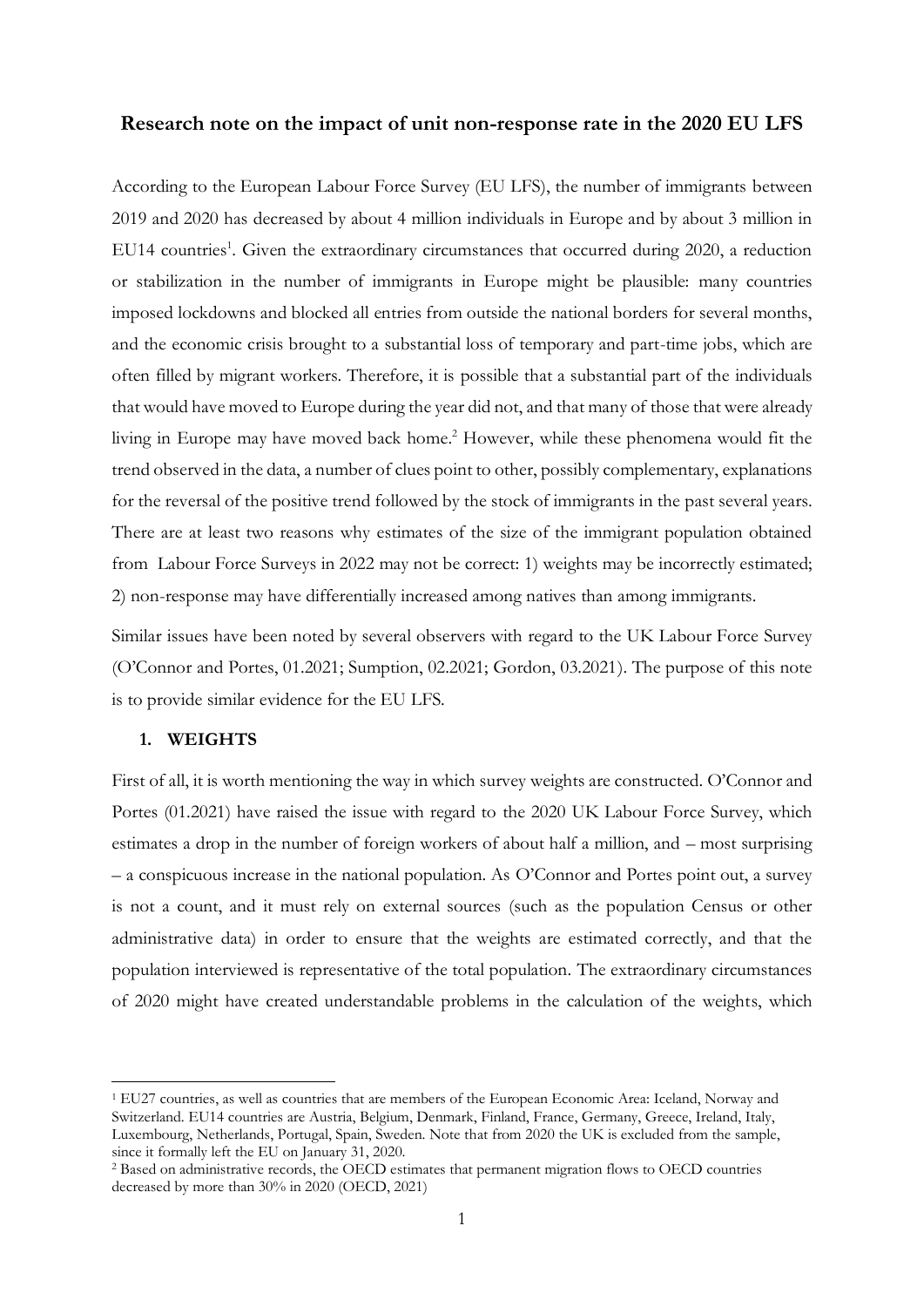would have been very difficult to adapt quickly to the new circumstances and to a (possibly) changed composition and size of the population, especially of the immigrant one.

### **2. NON-RESPONSE**

Beyond the inaccuracy of survey weights, however, differential non-response of immigrants and natives may exacerbate the bias in population estimates. This has been noted, in the UK context in an article in the Migration Observatory by Madeleine Sumption (02.2021) and a research note by Ian Gordon (03.2021). Both point out that in order to avoid personal contacts, most face-toface interviews were carried out online or on the phone, thereby substantially increasing the nonresponse rate. Even before 2020, non-response rates varied widely across different groups in the population, and numerous studies show that the highest non-response rates can generally be found among immigrants (Sumption, 2020; Deding et al., 2008; Feskens et al., 2006). There are at least two valid explanations for this. Deding et al. (2008) and Gordon (2021) stress the importance of language barriers: most national surveys offer the questionnaires in a limited range of languages; a fact which could lead to higher non-responses rates among immigrants, and particularly among lower-educated immigrants, recent immigrants (who have had less time to integrate and acquire country-specific skills such as the language), or immigrants from countries without previous exposure to the host country language. Furthermore, immigrants might more frequently feel uneasy or suspicious of such a comprehensive survey as the LFS, and be less inclined to answer (Sumption, 2020).

Therefore, it is plausible that the challenges with which interviewers were faced in 2020 might have affected the immigrant population more strongly.

Evidence that these problems occurred not only in the UK are provided by Eurostat's article on sample-size and non-response rates (March 2022)<sup>3</sup>. The unit non-response rate increased from 24.7% in 2019 to 35 and 35.6% in the first two quarters of 2020, respectively (Figure 1). Bulgaria, Germany, France, Latvia, Hungary, Portugal and Slovenia reported an increase of more than 10 percentage points in the second quarter of the year with respect to the average in 2019. In the second and third quarters of 2020, the overall use of Computer Assisted Telephone Interviewing (CATI) increased by about 12 and 15 percentage points, respectively, and Computer Assisted Personal Interviewing (CAPI), or face-to-face interviewing, decreased by about 17 and 20 percentage points in the same period<sup>4</sup>. The average weekly difference in sample size between 2020

<sup>&</sup>lt;sup>3</sup> [https://ec.europa.eu/eurostat/statistics-explained/index.php?title=Sample\\_size\\_and\\_non-response\\_-](https://ec.europa.eu/eurostat/statistics-explained/index.php?title=Sample_size_and_non-response_-_quarterly_statistics) [\\_quarterly\\_statistics](https://ec.europa.eu/eurostat/statistics-explained/index.php?title=Sample_size_and_non-response_-_quarterly_statistics)

<sup>4</sup> Czechia, Denmark, Germany, France, the Netherlands Romania and Slovenia are not included.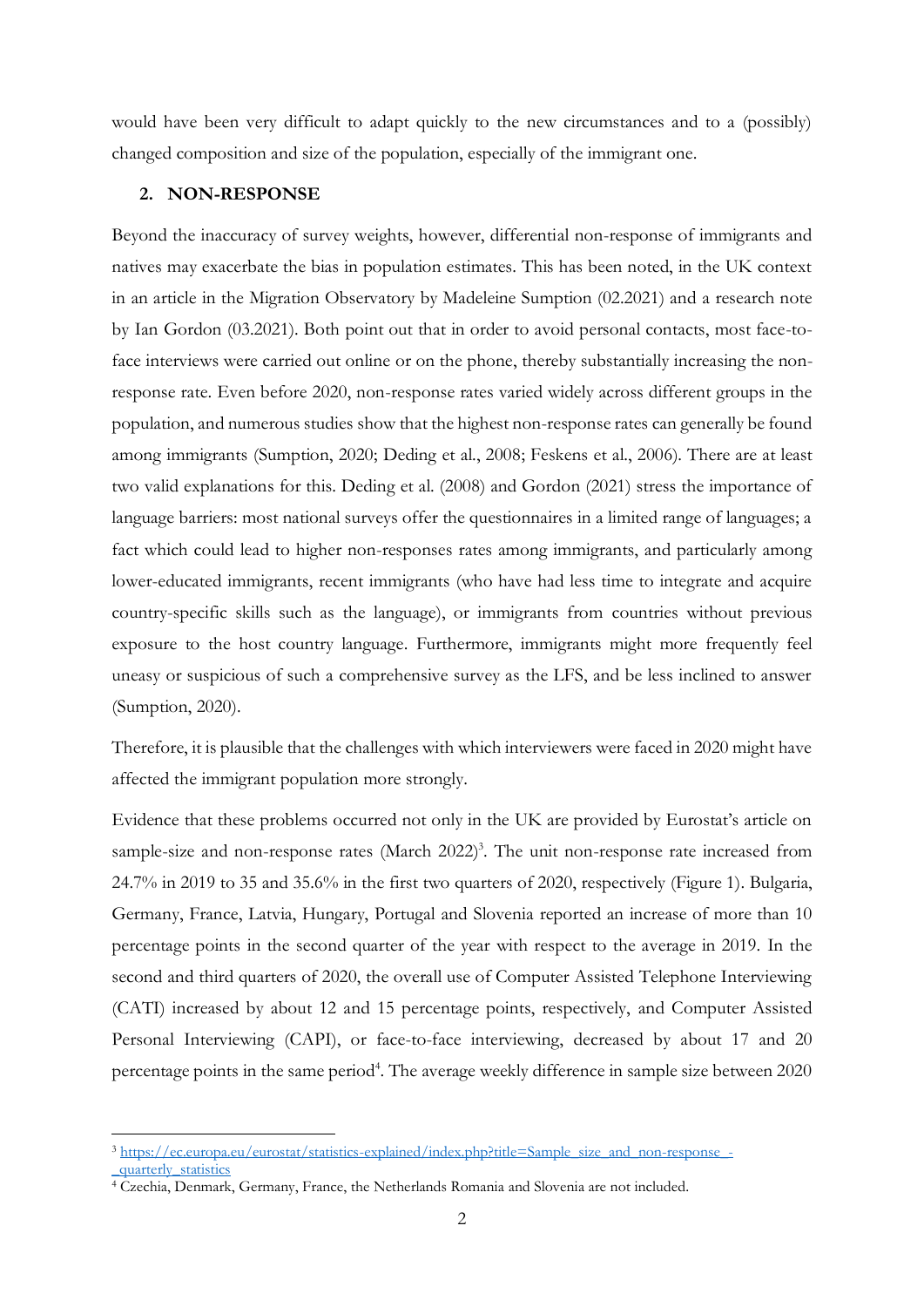and 2019 in the first 39 weeks was of -3,666 individuals, with the lowest value of -11,116 registered at week 12 (roughly the end of March).

Furthermore, France and Germany modified the survey methodology, so it is not possible to separate the effects of the pandemic from the effects of this change. Germany implemented a new rotation scheme, a multi-mode design and new IT tools for survey management and data collection, while France renovated the questionnaire and applied a new protocol which gave the possibility to use computer-based interviewing. In addition to this, Germany had some technical issues which restricted the data collection even more, from the beginning of 2020. In a note, the German Federal Statistical Office goes as far as saying that a part of the data collected cannot be used, even though this seems to be a problem at the regional level, and not at the federal level<sup>5</sup> (German Federal Statistical Office, 03.2021). In fact, the largest increase in unit non-response rates can be found in Germany: 48.2, 49.2 and 39.2 percentage points in the first three quarters of the year, with respect to the average in 2019.





**DEU** level **D** Set of all EU LFS participating countries I Italy Belgium France Greece Portugal Germany

Even though Eurostat does not specifically reference migrants, the considerations above indicate that such problems would probably have affected the migrant population more strongly. In order to find evidence of this, we perform an exercise similar to the one done by Sumption (2021) for

<sup>5</sup> [https://www.destatis.de/EN/Themes/Society-Environment/Population/Households-](https://www.destatis.de/EN/Themes/Society-Environment/Population/Households-Families/Methods/microcensus-2020.html)[Families/Methods/microcensus-2020.html](https://www.destatis.de/EN/Themes/Society-Environment/Population/Households-Families/Methods/microcensus-2020.html)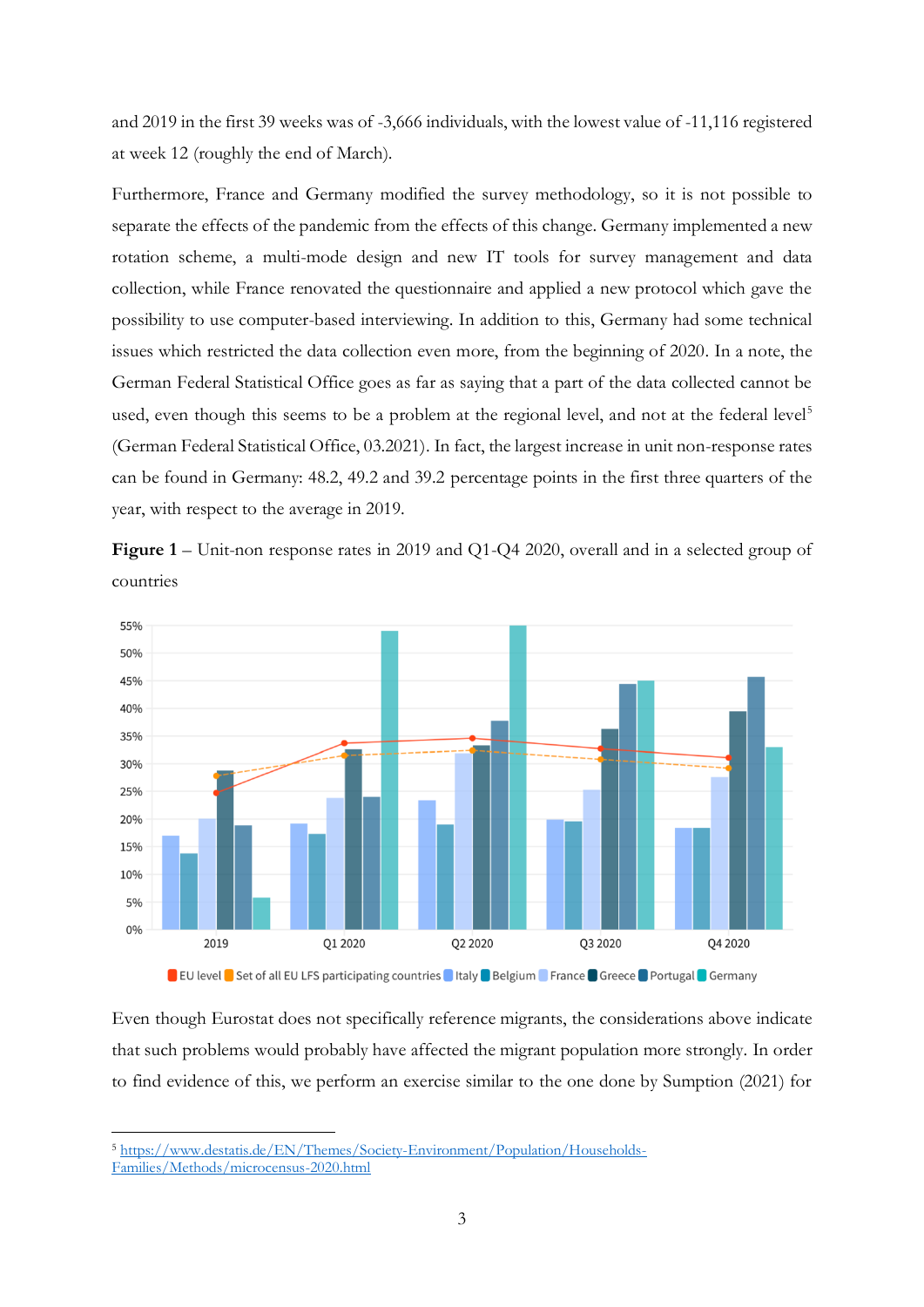the UK, on EU LFS data: by looking at the year-to-year variations in weighted observations between 2019 and 2020 in specific sub-groups of the population, we assess whether the resulting estimates can be considered realistic or not.

Firstly, the weighted share of immigrants over the total population is significantly lower in 2020 with respect to the previous two years: on average, slightly more than 2 percentage points (from 10.1% in 2018 and 10.2% in 2019, to 8.1% in 2020). Similar results can be found even if the data is divided according to the waves of interviews. The largest decrease is observed in the first, third and fifth waves, where the immigrant share dropped by 2.4, 1.8 and 1.9 percentage points, respectively, compared to 2019 (Figure 2). <sup>6</sup> The decrease with respect to 2018 is similar across all waves, since the share of immigrants was only slightly lower in 2018 with respect to 2019.



**Figure 2** – Weighted share of immigrants over total population

The decrease in immigrant share measured in the EU LFS could be due to an actual decrease in the immigrant stock, due to both sustained immigrant outflows and reduced inflows. If that is the case, we could expect to observe some heterogeneity across areas of origin. In particular, a greater decrease in the number of immigrants from the EU and other European countries, who could have returned to their countries of origin more easily. Travel to and from Africa, America and Asia was strongly limited, and in some cases completely shut down from the beginning of the emergency until the end of the year.

<sup>6</sup> We exclude here the sixth, seventh and eighth wave, since most countries in the EU LFS conduct interviews in five or fewer waves.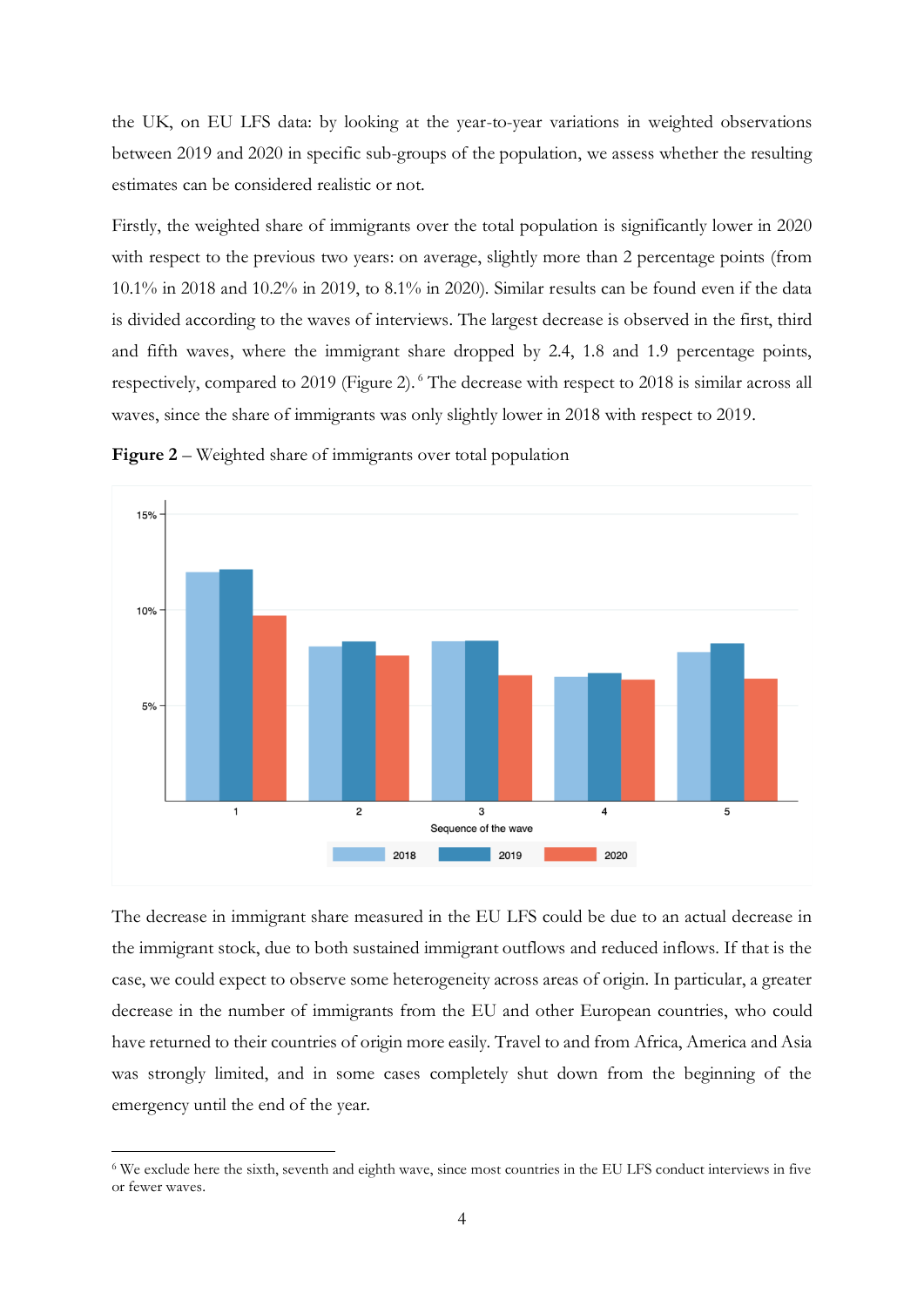Between 2019 and 2020, the estimated population of EU immigrants across all countries in the EU LFS decreased by 9% (Table 1). As already mentioned, this might be plausible, even though the estimated decrease in some countries seems "too high": in Ireland, the Member State with the highest unit non-response rate in both 2019 and 2020 (51% in 2019, 54.7, 59.5 and 60.2% in the first three quarters of 2020), there was a 42% decrease in the estimated number of EU immigrants. Likewise, the overall stock of European but non-EU migrants estimated from the EU LFS decreased by 2%, but this estimated decrease is highly heterogeneous across countries, and it records some implausible values. For instance in Croatia, Finland, France, Latvia, Poland and Slovenia the estimated number of European immigrants from outside the EU plummets to zero<sup>7</sup>. Instead, the overall decrease of African immigrants is 36%. Even if almost all immigrant inflows from Africa during the year had stopped because of lockdowns and travel limitations imposed by most EU countries, and return migration had increased (which, as mentioned, is improbable), a decrease of more than one third of the African population in EU countries seems highly unlikely.

| Table 1 – Percentage variation between 2019 and 2020 of the stock of immigrants, by origin |  |  |  |  |  |  |
|--------------------------------------------------------------------------------------------|--|--|--|--|--|--|
|                                                                                            |  |  |  |  |  |  |
|                                                                                            |  |  |  |  |  |  |

| % variation     | EU             | Europe - non EU | Africa   | America and Oceania | Asia           |
|-----------------|----------------|-----------------|----------|---------------------|----------------|
| Austria         | 1              | $\overline{7}$  | $-42$    | $-7$                | $-25$          |
| Belgium         | -3             | 16              | $-45$    | 4                   | 56             |
| Croatia         | $-16$          | $-100$          | $\theta$ | $\overline{0}$      | $\theta$       |
| Cyprus          | $-23$          | 102             | -36      | 15                  | $-34$          |
| Czech Republic  | -7             | 4               | $-23$    | 227                 | $-45$          |
| Denmark         | $-25$          | 60              | -82      | 17                  | $-30$          |
| Estonia         | 5              | 3               | 124      | 27                  | $\overline{2}$ |
| Finland         | -9             | $-100$          | $-23$    | $-36$               | 61             |
| France          | $-13$          | $-100$          | $-30$    | 0                   | 112            |
| Germany         | $-4$           | 6               | $-68$    | 8                   | $-4$           |
| Greece          | $-11$          | $-11$           | $-57$    | $-12$               | $-31$          |
| Hungary         | 3              | 18              | 35       | 15                  | $-20$          |
| Iceland         | 3              | 248             | $-60$    | 10                  | $-44$          |
| Ireland         | $-42$          | 764             | -89      | 1                   | $-26$          |
| Italy           | $-15$          | 22              | $-38$    | -5                  | $-33$          |
| Latvia          | $-14$          | $-100$          | 0        | 126                 | $-13$          |
| Lithuania       | $-32$          | 10              | $-67$    | 17                  | $-24$          |
| Luxembourg      | -3             | 54              | $-70$    | $-2$                | 75             |
| Netherlands     | $-10$          | 14              | $-47$    | $\overline{4}$      | $-22$          |
| Norway          | $\mathbf{1}$   | 88              | $-88$    | 20                  | -5             |
| Poland          | $-32$          | $-100$          | $\theta$ | $\overline{0}$      | $\theta$       |
| Portugal        | -9             | 50              | $-100$   | 10                  | 2170           |
| Romania         | $-20$          | 54              | $-90$    | $-2$                | 10             |
| Slovak Republic | $-11$          | 76              | -76      | $-50$               | $-4$           |
| Slovenia        | $\overline{2}$ | $-100$          | 0        | $\boldsymbol{0}$    | $\theta$       |
| Spain           | $-11$          | 144             | $-14$    | 7                   | -6             |
| Sweden          | $-12$          | 24              | $-26$    | 11                  | 97             |
| Switzerland     | $-1$           | 12              | -69      | 0                   | $-4$           |
| All             | -9             | $-2$            | $-36$    | 5                   | 10             |

<sup>7</sup> In 2019, the number of observations for non-EU European migrants for each of these countries was: 345 (Croatia), 70 (Finland), 631 (France), 170 (Latvia), 90 (Poland), 147 (Slovenia).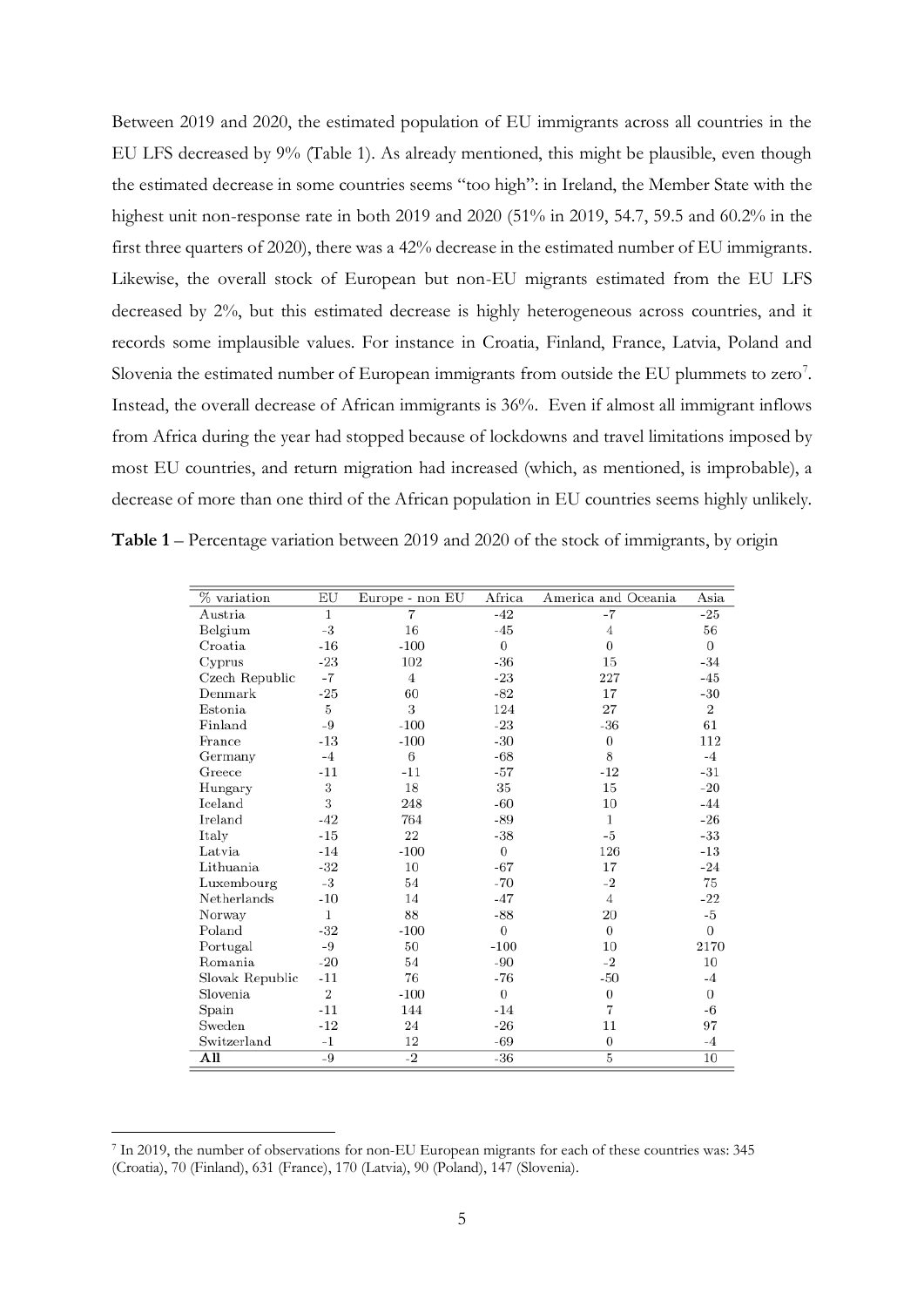One could argue that the stock of recent immigrants may vary more than the stock of those who have been longer in the country: the former have arguably a lower attachment to the host country and hence a higher probability of outmigration, and in addition a reduction in inflows will only affect the stock of recent immigrants. Hence, if most of the observed reduction had happened primarily among recent migrants, then the estimates above would be more realistic. Table 2 shows the absolute and the percentage variation between 2019 and 2020, by quarter and cohort of arrival. While it is true that the most recent cohort is among the ones that decreased the most, the estimated stock of immigrants arrived between 2000 and 2009, who would then have been in the host country for 10 to 20 years, dropped by more than 30% in the first, second and fourth quarters with respect to the previous year.

**Table 2** – Absolute and percentage variation in the number of immigrants between Q1 and Q4 of 2019 and 2020, by cohort of arrival

| Year arrival | Q1 2019   | Q1 2020   | Change       | $%$ var. | Q <sub>2</sub> 2019 | Q <sub>2</sub> 20 <sub>20</sub> | Change       | $%$ var. |
|--------------|-----------|-----------|--------------|----------|---------------------|---------------------------------|--------------|----------|
| Before 1970  | 1.089,512 | 900,986   | $-188.527$   | $-17\%$  | 1.105,441           | 900,861                         | $-204.580$   | $-19%$   |
| 1970-1979    | 997,243   | 716,942   | $-280,301$   | $-28\%$  | 992,158             | 731,991                         | $-260,167$   | $-26\%$  |
| 1980-1989    | 1,007,130 | 812,016   | $-195, 114$  | $-19\%$  | 1,041,274           | 806,902                         | $-234,372$   | $-23%$   |
| 1990-1999    | 1,814,533 | 1,449,830 | $-364,703$   | $-20\%$  | 1,849,637           | 1,502,612                       | $-347.025$   | $-19%$   |
| 2000-2009    | 3,893,893 | 2,284,583 | $-1,609,310$ | $-41\%$  | 3.916.144           | 2,571,901                       | $-1,344,243$ | $-34\%$  |
| 2010-2018    | 3,892,553 | 2,602,164 | $-1,290,389$ | $-33\%$  | 3,971,242           | 2,658,458                       | $-1,312,784$ | $-33%$   |
|              |           |           |              |          |                     |                                 |              |          |
| Year arrival | Q3 2019   | Q3 2020   | Change       | $%$ var. | Q4 2019             | Q4 2020                         | Change       | $%$ var. |
| Before 1970  | 1,133,523 | 952,570   | $-180.953$   | $-16\%$  | 1,156,808           | 939,944                         | $-216.864$   | $-19%$   |
| 1970-1979    | 926,994   | 807,879   | $-119.114$   | $-13\%$  | 976,998             | 939,944                         | $-37,053$    | $-4\%$   |
| 1980-1989    | 988,109   | 874,901   | $-113.208$   | $-11\%$  | 1,071,545           | 882,498                         | $-189.047$   | $-18%$   |
| 1990-1999    | 1,865,261 | 1,691,621 | $-173,640$   | $-9\%$   | 1,923,193           | 1,707,348                       | $-215,845$   | $-11\%$  |
| 2000-2009    | 3,587,397 | 2,622,091 | $-965,306$   | $-27\%$  | 3,855,217           | 2,496,476                       | $-1,358,741$ | $-35%$   |
| 2010-2018    | 3.944,936 | 3.063.124 | $-881,812$   | $-22\%$  | 4,015,821           | 2,994,014                       | $-1,021,807$ | $-25%$   |

Sumption (2021) argues that the group that would have been most likely to leave are single individuals in their twenties. The only quarter in which this is the group with the largest variation is the fourth, which also happens to be the one with the lowest unit non-response rate in 2020. In fact, the highest estimated percentage variation in the first half of the year is among minors (Table 3), and in the third quarter families with children under 11 years of age in the household drop by the same percentage as families with no children in the household (Table 4). In the first two quarters of 2020, the number of families with young children drops by more than one quarter with respect to the same period in 2019.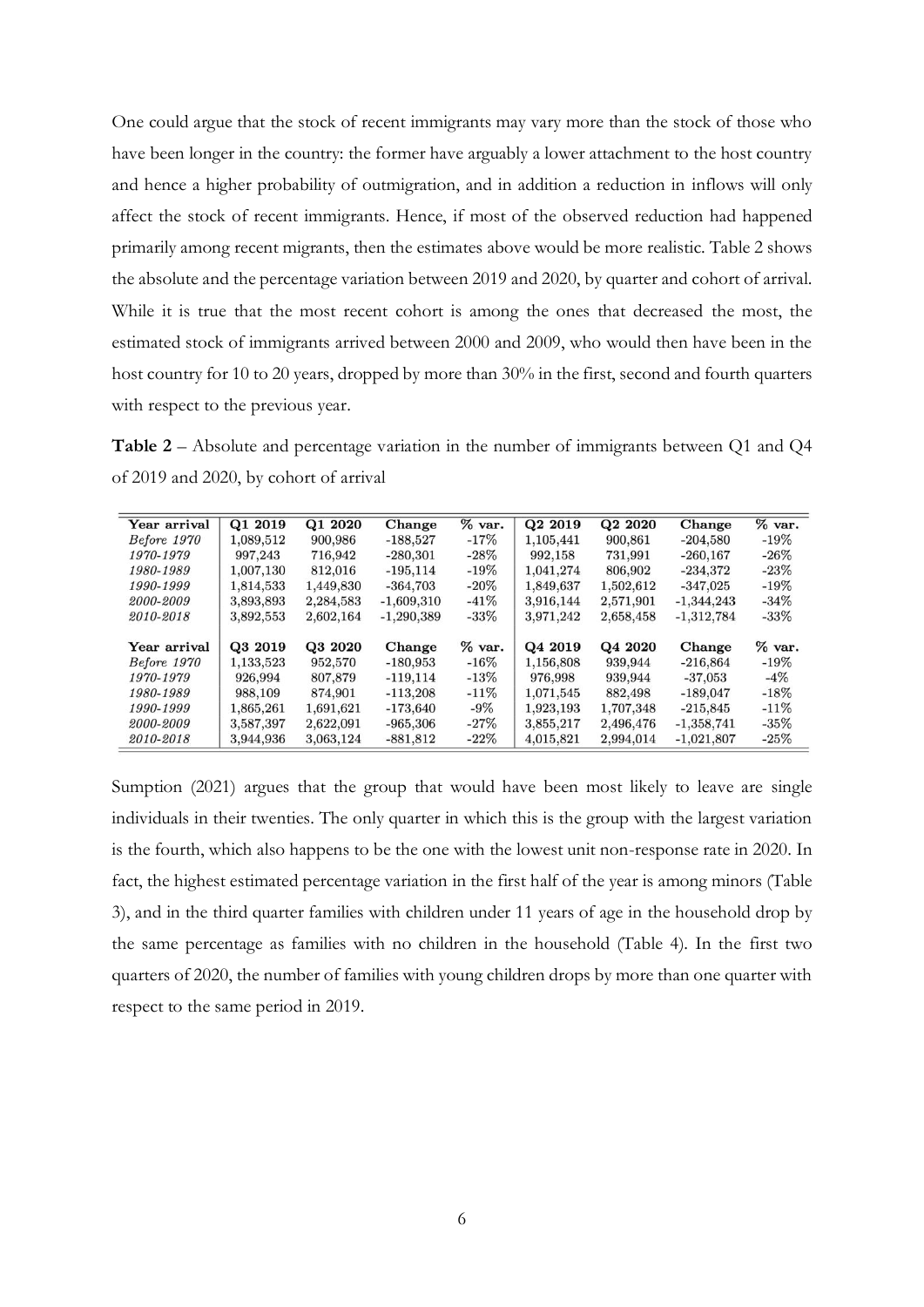**Table 3** – Absolute and percentage variation in the number of immigrants between 2019 and 2020, by quarter and age

| Age       | Q1 2019   | Q1 2020   | Change       | % var.  | Q2 2019   | Q2 2020   | Change      | $\%$ var. |
|-----------|-----------|-----------|--------------|---------|-----------|-----------|-------------|-----------|
| 0-9       | 491,169   | 354.777   | -136,392     | $-28\%$ | 552.393   | 331.284   | $-221,109$  | $-40\%$   |
| 10-19     | 976,222   | 606,133   | $-370,089$   | -38%    | 907,349   | 619,789   | $-287,559$  | $-32\%$   |
| 20-29     | 1,967,296 | 1,263,548 | -703,748     | -36%    | 1,942,562 | 1,292,206 | $-650,356$  | $-33\%$   |
| 30-39     | 3,063,198 | 2,049,779 | $-1,013,419$ | -33%    | 3,137,490 | 2,196,136 | $-941,354$  | $-30\%$   |
| 40-49     | 2,799,420 | 2,044,912 | -754,508     | $-27\%$ | 2,913,387 | 2,136,009 | -777,378    | $-27\%$   |
| 50-59     | 2,088,150 | 1,564,143 | -524,007     | $-25\%$ | 2,122,198 | 1,631,052 | $-491, 146$ | $-23\%$   |
| 60-69     | 1,267,167 | 962.146   | $-305,021$   | $-24\%$ | 1,329,649 | 1,017,651 | $-311,998$  | $-23\%$   |
| $70+$     | 1,129,644 | 885.281   | $-244,363$   | $-22\%$ | 1,121,373 | 864,045   | $-257,328$  | $-23\%$   |
|           |           |           |              |         |           |           |             |           |
| Age       | Q3 2019   | Q3 2020   | Change       | % var.  | Q4 2019   | Q4 2020   | Change      | $%$ var.  |
| 0-9       | 519,598   | 445,526   | -74,072      | -14%    | 494,675   | 443.824   | $-50,850$   | $-10\%$   |
| $10 - 19$ | 908,748   | 638,499   | $-270,250$   | -30%    | 920,156   | 677,836   | -242,320    | $-26\%$   |
| 20-29     | 1,879,585 | 1,477,861 | -401,724     | $-21\%$ | 1,965,651 | 1,398,796 | $-566,855$  | $-29\%$   |
| 30-39     | 2,952,337 | 2,372,198 | $-580,139$   | $-20\%$ | 3,051,590 | 2,297,177 | $-754, 413$ | $-25\%$   |
| 40-49     | 2,865,987 | 2,367,031 | -498,956     | $-17\%$ | 2,964,240 | 2,334,793 | $-629,447$  | $-21\%$   |
| 50-59     | 2,095,121 | 1,766,792 | $-328,329$   | $-16\%$ | 2,152,805 | 1,754,144 | $-398,661$  | $-19\%$   |
| 60-69     | 1,306,379 | 1,090,750 | $-215,629$   | $-17\%$ | 1,332,398 | 1,120,363 | $-212,035$  | $-16\%$   |
| $70+$     | 1,104,058 | 960.312   | -143,747     | -13%    | 1,148,580 | 932,312   | $-216,268$  | $-19\%$   |

**Table 4** – Absolute and percentage variation in the number of immigrants between 2019 and 2020, by quarter and presence of children in the household

| Children in household | Q1 2019   | Q1 2020   | Change       | $%$ var.  | Q <sub>2</sub> 2019 | Q <sub>2</sub> 20 <sub>20</sub> | Change       | $%$ var. |
|-----------------------|-----------|-----------|--------------|-----------|---------------------|---------------------------------|--------------|----------|
| Yes $(0-11, y.o.)$    | 5,852,091 | 4,348,360 | $-1,503,731$ | $-26\%$   | 5,922,188           | 4,405,775                       | $-1,516,413$ | $-26%$   |
| Yes $(12 + y.o.)$     | 1,986,543 | 1,455,883 | -530.660     | $-27%$    | 2,035,923           | 1,467,030                       | $-568.893$   | $-28\%$  |
| No                    | 6.969.791 | 4,623,319 | $-2.346.472$ | $-34%$    | 7,163,774           | 4.906.185                       | $-2.257.589$ | $-32%$   |
|                       |           |           |              |           |                     |                                 |              |          |
| Children in household | Q3 2019   | Q3 2020   | Change       | $\%$ var. | Q4 2019             | Q4 2020                         | Change       | % var.   |
| Yes $(0-11, y.o.)$    | 5,829,912 | 4,731,227 | $-1,098,685$ | $-19%$    | 5,938,751           | 4,718,708                       | $-1,220,043$ | $-21%$   |
| Yes $(12 + y.o.)$     | 2,019,192 | 1,694,838 | $-324.354$   | $-16\%$   | 2,046,571           | 1,710,566                       | $-336,005$   | $-16\%$  |
| No                    | 6,826,617 | 5,503,196 | $-1,323,421$ | $-19\%$   | 7,079,908           | 5,347,248                       | $-1,732,660$ | $-24%$   |

Summing up, the evidence presented above highlights that measuring changes in the size of the immigrant populations in European countries between 2019 and 2020 using EU LFS data is problematic. Although it is likely that the size of the immigrant population in many EU countries has decreased (or at least grown less) in 2020 than in previous years, several factors point toward an increase in non-response rates among immigrants as the main reason for their undercounting in the 2020 EU LFS.